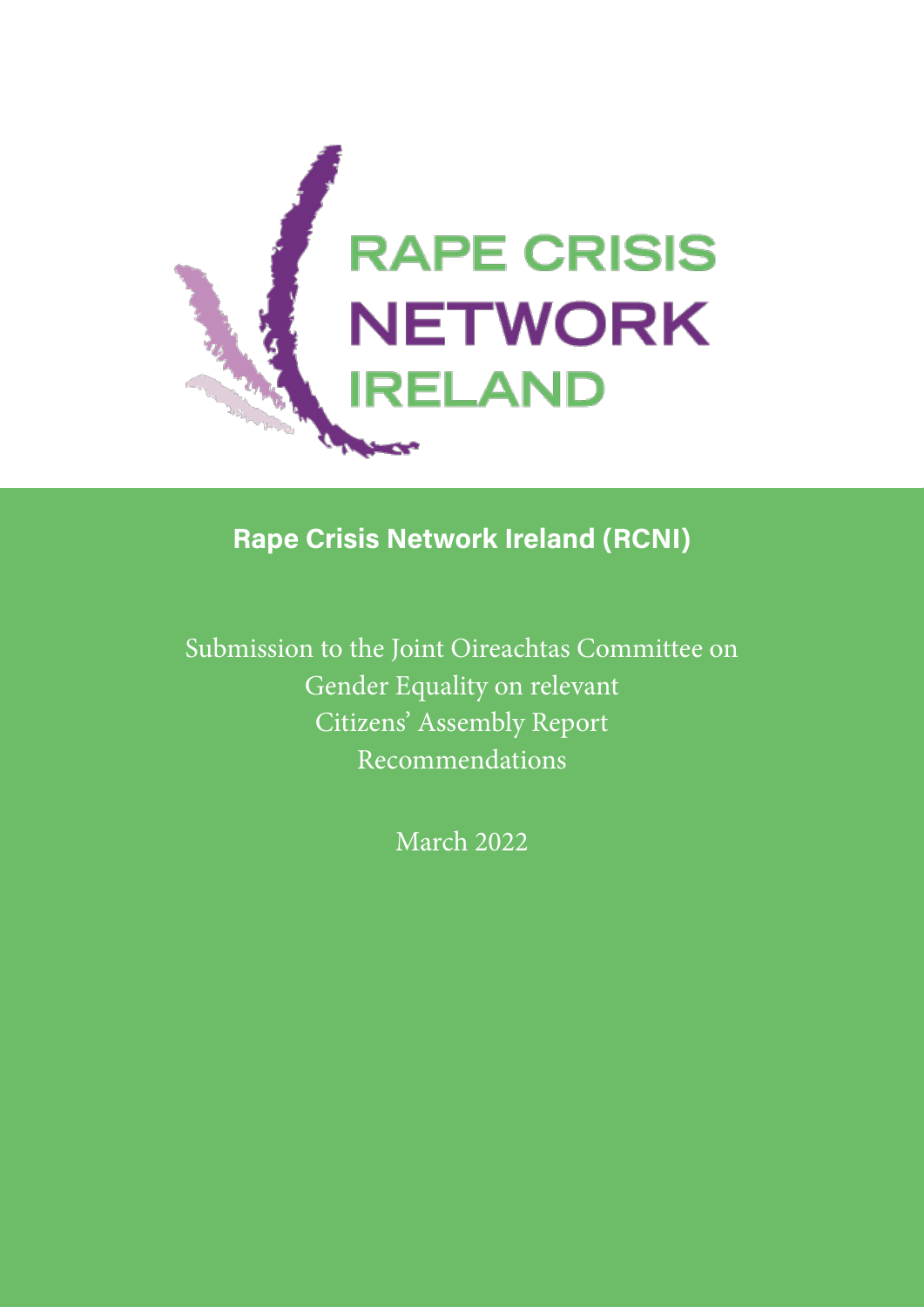

## IIntroduction – RCNI

Rape Crisis Network Ireland (RCNI) is a charity specialising in information, policy and resources on rape and all forms of sexual violence. RCNI is owned and governed by our member Rape Crisis Centres who provide free advice, counselling and other support services to survivors of sexual violence in Ireland. Together we represent more survivors of sexual violence than any other specialist non-governmental body in Ireland. We develop and coordinate national projects, use our expertise to influence national policy and social change, and lead, support and facilitate multi-agency partnerships towards ending and addressing sexual violence.

#### Introduction – Gender Equality and Sexual Violence

Sexual violence is a gendered phenomenon: most sexual offences are committed by men and boys against women and girls<sup>1</sup>. RCNI's view is that this imbalance has its roots in the inferior status of women and girls which persists in our society, so that in order to reduce the incidence of sexual violence, measures must be taken to reduce gender equality.

This submission is itself an Executive Summary of the RCNI position on some key recommendations in the Citizens' Assembly Report which are most relevant to sexual

<sup>1</sup> See for example, RCNI Rape Crisis Statistics 2020: [https://www.rcni.ie/wp-content/](https://www.rcni.ie/wp-content/uploads/RCNI-Rape-Crisis-Statistics-2020-FINAL.pdf) [uploads/RCNI-Rape-Crisis-Statistics-2020-FINAL.pdf](https://www.rcni.ie/wp-content/uploads/RCNI-Rape-Crisis-Statistics-2020-FINAL.pdf), at page 19, (RCNI clients only) and CSO figures on suspected sexual offenders 2019 – 99.4% were male: https://www.cso.ie/en/ releasesandpublications/ep/p-rcvo/recordedcrimevictims2020andsuspectedoffenders2019/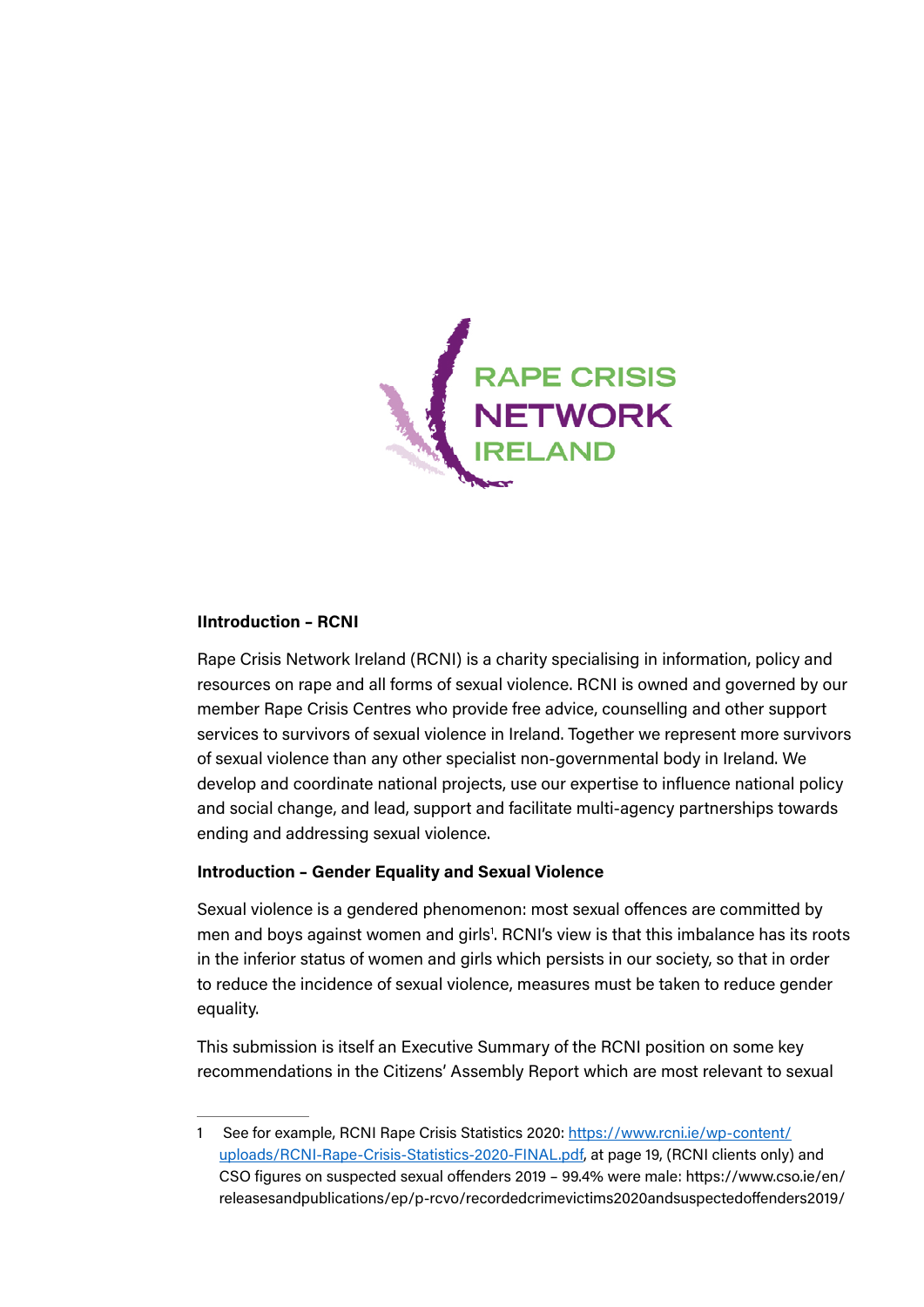RAPE CRISIS **NETWORK IRELAND** 

> violence and gender equality. It should be read alongside two earlier RCNI documents, the RCNI Submission to the Citizens' Assembly on Gender Equality (March 2020)2 and the RCNI Submission on the Equality Acts (December 2021)3. Its focus is on specific practical suggestions. This means that on some topics, specific recommendations from earlier documents are summarised, and on others, relevant material is updated as appropriate. RCNI comments are listed under the text of the original relevant recommendation(s) in the same order and under the same headings in which they appear in the original Citizens' Assembly Report on Gender Equality.

# Citizens' Assembly Report on Gender Equality (2021)<sup>4</sup>: Norms & Stereotypes and Education

#### Recommendation 27

Curriculum review and development should:

(a) Promote gender equality and diversity.

(b) Explicitly cover gender power dynamics, consent and domestic, sexual and genderbased violence – both online and offline – within the revised Relationships and Sexuality curriculum.

#### RCNI Commentary

- Because education begins in the home, parents must be educated and supported about the importance of gender equality and how to put it into practice with their sons as much as with their daughters;
- Teachers at every level should encourage girls to regard themselves and their ambitions, tastes, opinions, values and appearance as individual and as intrinsically valuable as those of boys and men;
- Parents and teachers at every level should constantly reinforce the message that
- 2 The RCNI Submission to the Citizens Assembly on Gender Equality (March 2020), is available via this web-link: [https://www.citizensassembly.ie/en/previous-assemblies/2020-2021](https://www.citizensassembly.ie/en/previous-assemblies/2020-2021-citizens-assembly-on-gender-equality/about-the-citizens-assembly/public-consultation/submissions%20received/rape-crisis-network-ireland-ca30265.pdf) [citizens-assembly-on-gender-equality/about-the-citizens-assembly/public-consultation/](https://www.citizensassembly.ie/en/previous-assemblies/2020-2021-citizens-assembly-on-gender-equality/about-the-citizens-assembly/public-consultation/submissions%20received/rape-crisis-network-ireland-ca30265.pdf) [submissions%20received/rape-crisis-network-ireland-ca30265.pdf](https://www.citizensassembly.ie/en/previous-assemblies/2020-2021-citizens-assembly-on-gender-equality/about-the-citizens-assembly/public-consultation/submissions%20received/rape-crisis-network-ireland-ca30265.pdf)
- 3 Accessible online via this web-link: https://www.rcni.ie/wp-content/uploads/EL-Submission-RCNI.pdf
- 4 Whole report may be accessed via this web-link: https://www.citizensassembly.ie/en/ previous-assemblies/2020-2021-citizens-assembly-on-gender-equality/about-the-citizensassembly/report-of-the-citizens-assembly-on-gender-equality.pdf

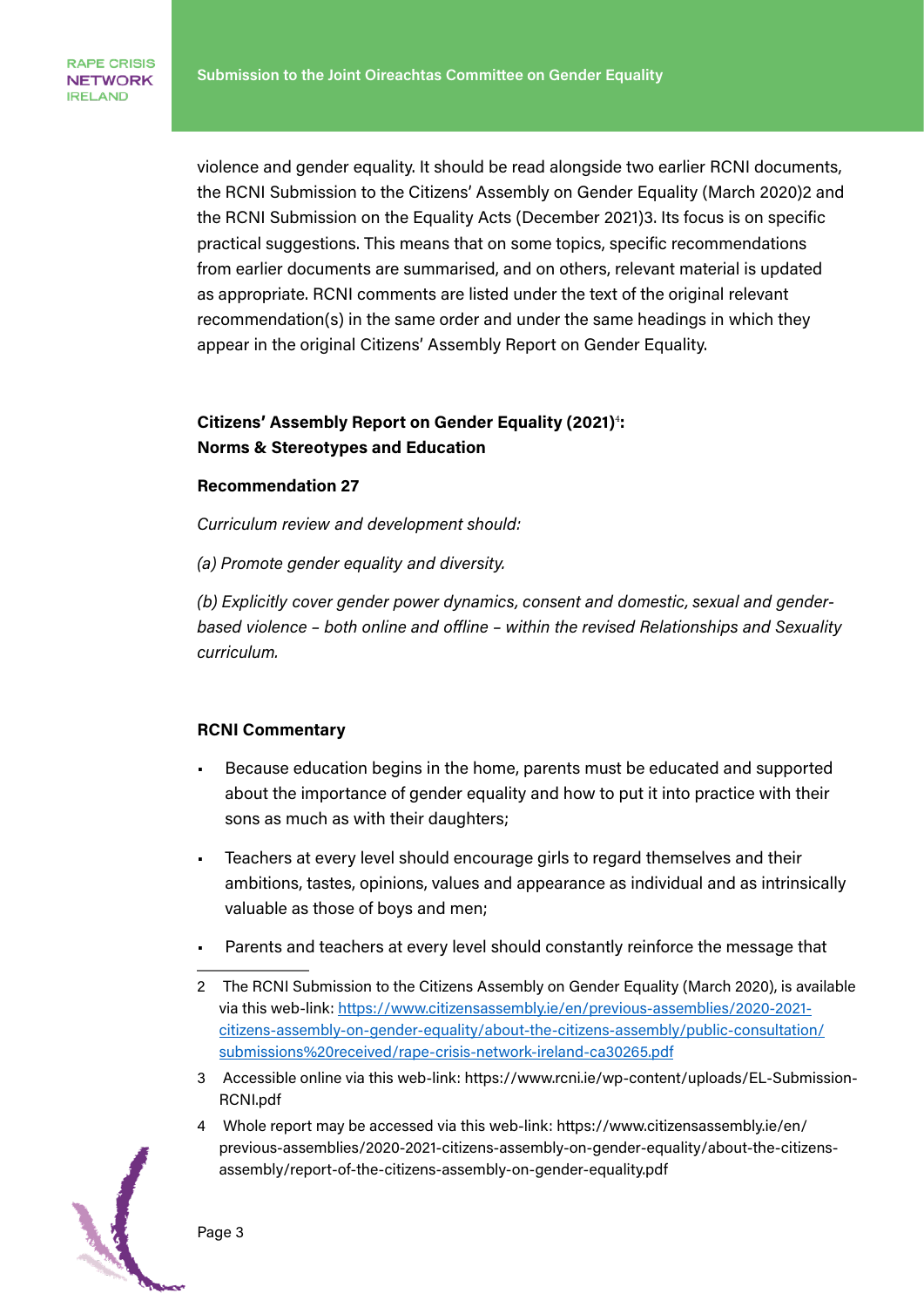bodily autonomy is every girl's and woman's right and respect for her decision about sexual activity is a minimum expectation and not up for debate;

- All education initiatives should include a whole of system approach. That is, those in authority and power must be accountable and proactive in being part of the solution. Critically, funding, especially public funding, should be contingent on reaching this standard.
- A good example is the Framework for Consent for third level colleges and universities5. It is a whole-of-institute framework response to sexual harassment and violence in third level colleges and universities (HEIs). Since 2019, the Higher Education Authority has had responsibility to monitor its implementation as it distributes public funding to HEIs.

Education programmes designed to address sexual violence and gender inequality must:

- Support young people to identify their own authentic sexual needs as opposed to those imposed by a culture saturated in misogyny and sexual violence imagery as entertainment and commodification and to be able to identify and understand peer pressure; o Contain material which challenges robustly the idea that male sexual (and other) ambitions, needs, desires, should have automatic primacy over female sexual and other ambitions, needs and desires.
- Equip young people with the skills to understand what consent means and act accordingly.

The Minister for Education and Skills asked the National Council for Curriculum and Assessment to review the sex education programme in schools (RSE) in 2018. A report was produced in 20196 and work has progressed with work on new specifications for SPHE/RSE commenced in late 2021 - 2022, beginning with a focus on junior cycle. A concern raised by RCNI at the time of the 2019 report was that the report did not appear to make the connection explicitly between gender inequality and sexual harassment and violence.

However, the draft Third National Strategy on Domestic, Sexual and Gender-Based Violence, due to be published in final form shortly, does make explicit reference to gender equality: see 1st Prevention Pillar Overall Objective 1.3 on primary and secondary education: "Enhance the understanding of children, and young people on what creates gender inequalities and what constitutes gender equality and healthy

<sup>6</sup> https://ncca.ie/en/resources/report-on-the-review-of-relationships-and-sexualityeducation-in-primary-and-post-primary-school/



<sup>5</sup> Accessible online via this web-link: https://www.education.ie/en/Publications/Education-Reports/framework-for-consentin-higher-education-institutions.pdf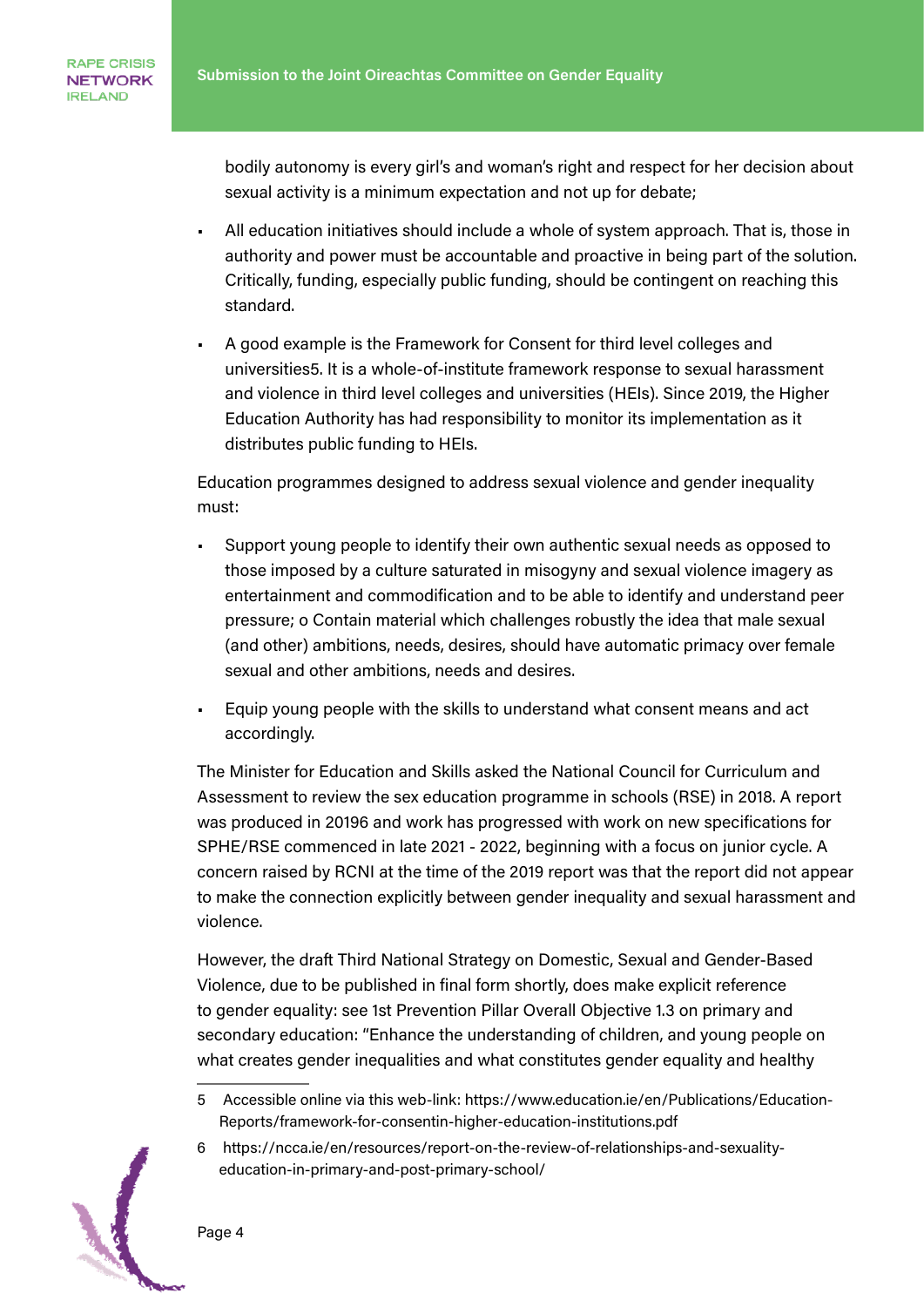relationships" - and its list of proposed actions, especially 1.3.7, "Develop specific ageappropriate information campaigns which highlight how pornography fuels misogyny and undermines gender equality". This action is mirrored in the earlier list of actions targeting adults at 1.1.4.

These are very positive developments. Their full implementation depends on good interagency co-operation so that an in-depth understanding of the role of gender equality in the prevention of sexual violence is transmitted effectively to each audience who needs to hear it and act upon it (adults, third level students, children and young people). It also depends on having adequate resources. We look forward to seeing the detailed Action Plan for each year of the Third National Strategy in this regard.

## Citizens' Assembly Report on Gender Equality (2021) Domestic, Sexual and Gender-Based Violence

#### Recommendation 38

Eliminate tolerance in our society of domestic, sexual and gender-based violence by developing and implementing awareness, prevention and education campaigns which may include children of an appropriate age on:

(a) The impact and harm caused by domestic, sexual and gender-based violence.

#### RCNI Commentary:

- Education of adults about the impact of domestic, sexual and gender-based violence is an overall objective of the draft Third National Strategy on DSGBV (1st Prevention Pillar 1.1: Enhance the understanding of adults of all forms of DSGBV and educate society to recognise the harm and prevent the human rights abuse that is DSGBV while making clear the pathways to safety and sanctions)
- We would like to draw attention to how easily accessible so–called "legal" pornographic material is on the internet. This material often portrays and justifies male violence, dominance and exploitation of women. This access does much to promote the commodification of women and girls as sexual objects rather than autonomous actors in their own right. Not only does this material act as a gateway for some young people, mostly boys, to more harmful sexual behaviour, sometimes contact sexual offences, so that we are hearing more and more about young male sex offenders' pornography viewing as a contributory factor in court cases, it also strongly reasserts that girls' and young women's sexual pleasure is secondary to men's or even irrelevant. It portrays women's and girls' 'normal' sex role as compliance and

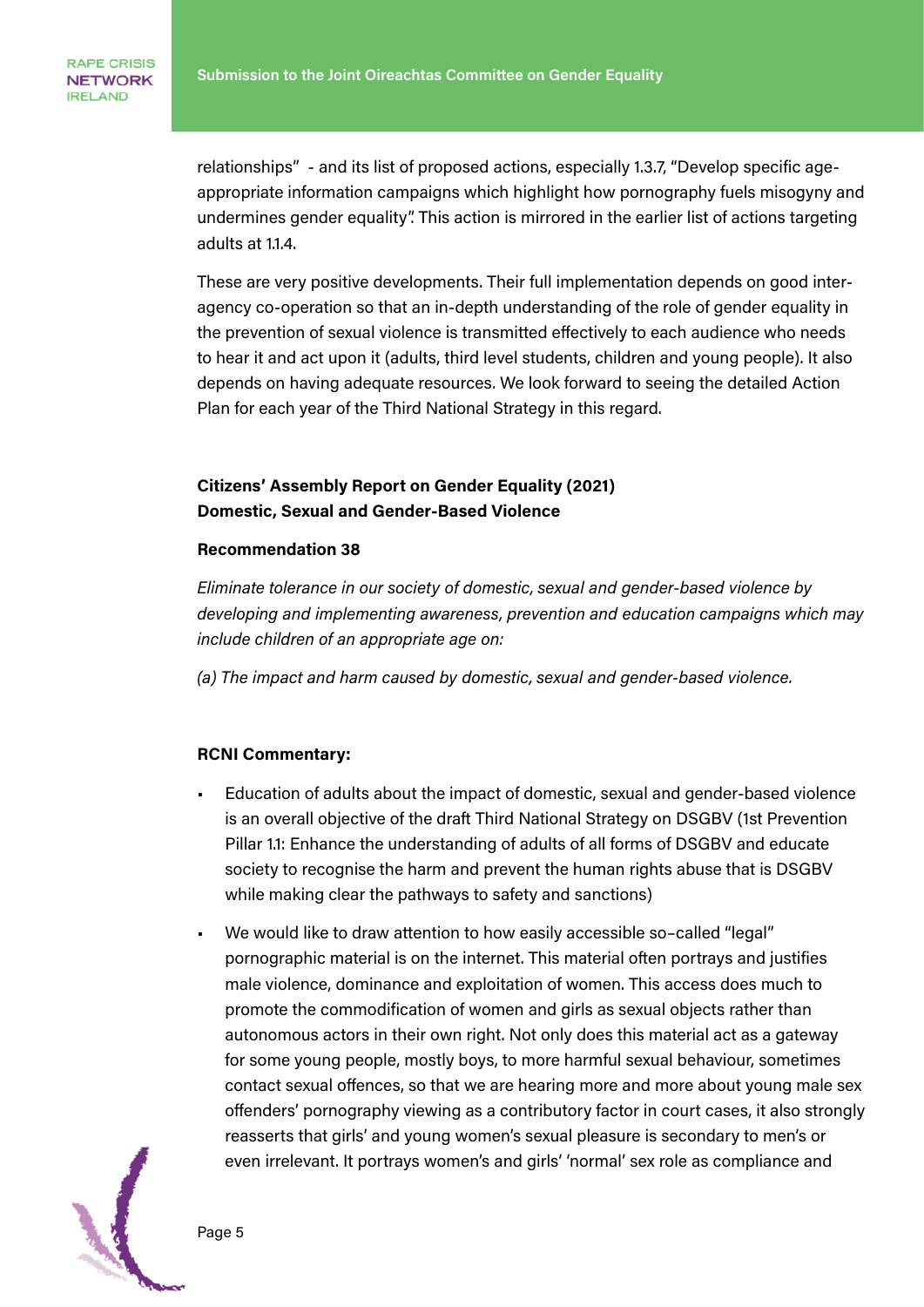subservience to their male "partners". These are all strongly facilitative and affirming of a culture which facilitates, normalises and excuses sexual violence.

• This kind of "legal" material is identified in the current Online Safety and Media Regulation Bill 20227 as "age-inappropriate online content". In our view, consideration should be given to re-designating it as "harmful online content" OR to ensuring that it too is subject to the same stringent regulation as is harmful online content in the Bill as it stands.

(b) Supports available to victims/survivors.

## RCNI Commentary

- The draft Third National Strategy also covers supports for victims, and information about those supports, under the 2nd Protection Pillar Overall Objective 2.2: "Ensure availability of accessible quality specialist and general DSGBV services across the state so that all people who experience DSGBV have access to integrated services". See also Overall Objective 2.4: "Ensure a victim/survivor centred approach through the creation of clear integrated local pathways (building on the mapping of the victim/survivor journey work) for adults and child (female and male) victims/ survivors to access the DV and SV information, services and supports they need".
- As with the Overall Objectives described in the previous section, our view is that these are also very positive developments. Close co-operation and adequate resources will both be necessary between agencies to ensure that all awareness, prevention and education campaigns are effective. Once again, we look forward to seeing the detailed Action Plan for each year of the Third National Strategy in this regard. In our view, the following are also important measures;
- The current Online Safety and Media Regulation Bill should be amended to include an individual complaints mechanism (this is under examination by an Expert Group at present) – so that the rights of women and girls to an effective remedy whenever they are the victims of online sexual (and other) abuse which is independent of criminal proceedings;
- The most important principle with regard to supports for victims is that every victim has individual needs so needs an individual, personal approach which remains victim-centred and which takes account of the wide range of needs of victims of sexual violence, and is delivered at a consistent high standard. These needs include
- 7 Accessible online via this web-link (as initiated): https://data.oireachtas.ie/ie/oireachtas/ bill/2022/6/eng/initiated/b0622s.pdf

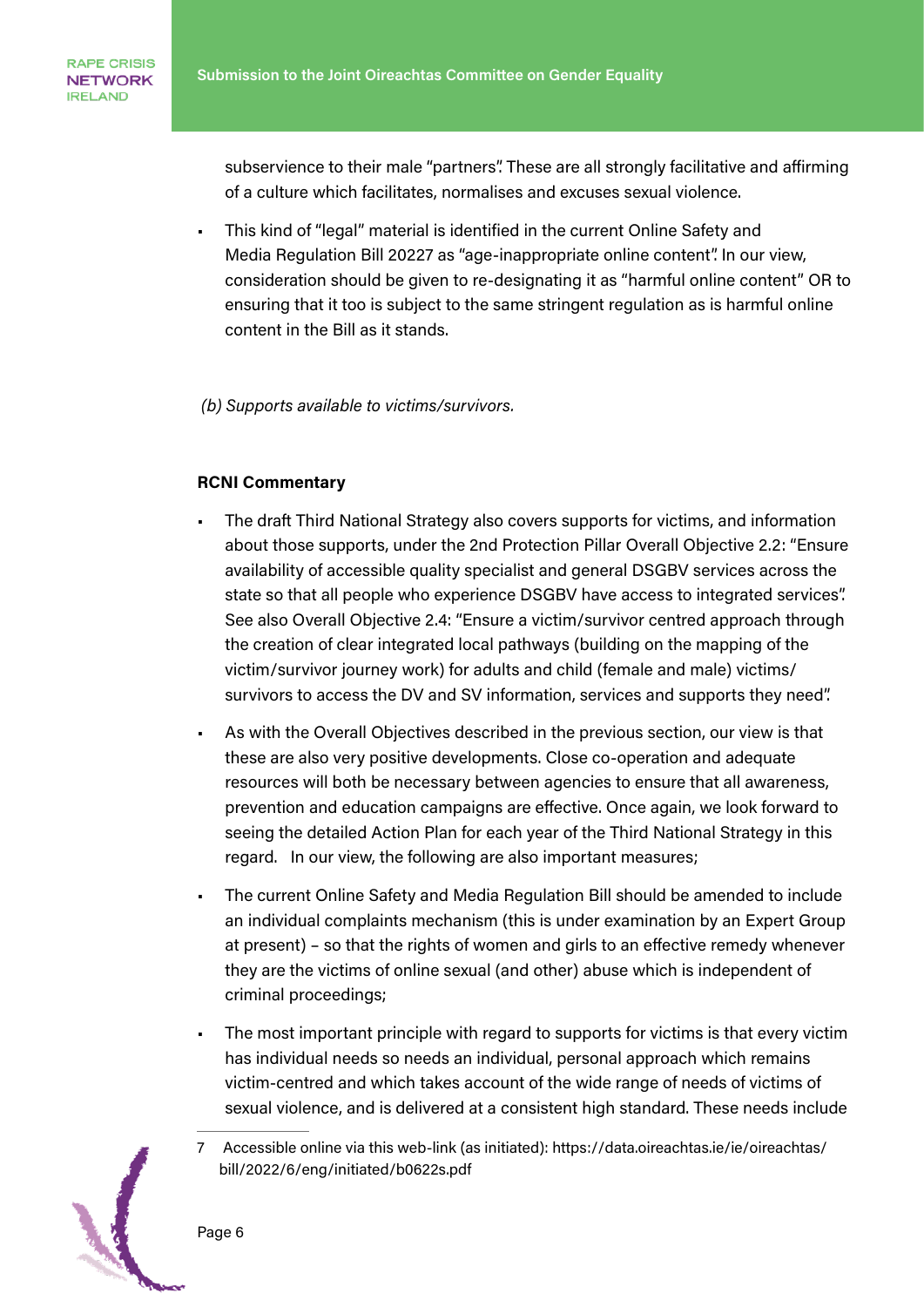access to specialised services such as in-depth counselling provided by specially trained counsellors. RCNI is working on a new standardised training programme for qualified counsellors, known as the Clinical Innovation Project (CIP) following a process of intensive consultation and collaboration with survivors, rape crisis and other colleagues in the counselling sector.

- Specialised services can only be available to survivors when they need them if they are funded adequately and sustainably. There are still many gaps in service provision in certain areas of the country. In addition, rape crisis centres have not had a national pay and standardisation process since 2008.
- RCNI's view is that in order to provide a truly victim-centred approach, it is necessary also to liaise, work with and learn from other non-governmental organisations offering specialist services to specific, often especially vulnerable groups (for example, the National Advocacy Service which works with people who have some form of disability and need support to access the justice process).
- Continuity and consistency of service to victims of sexual violence are also important. In our view, this would be best achieved by a professionalised advocacy and support service, housed in rape crisis centres and other specialised services, which would be available to survivors of sexual violence from first contact with that service to the end of the criminal justice process. RCNI is collaborating with other specialist organisations on a proposal to pilot this service at this moment.

#### Recommendation 39

#### Support justice for victims/survivors by:

(a) Reviewing and reforming the courts system - including the family courts - to better protect and support victims/survivors of domestic, sexual and gender-based violence and their dependents and remove barriers to justice.

#### RCNI Commentary

In our view there should be:

- More opportunities for victims and other vulnerable witnesses to pre-record direct evidence, and the pre-recording of both cross-examinations and re-examinations should be piloted;
- Both protective and special measures which are easier to access for victims and other prosecution witnesses;



Page 7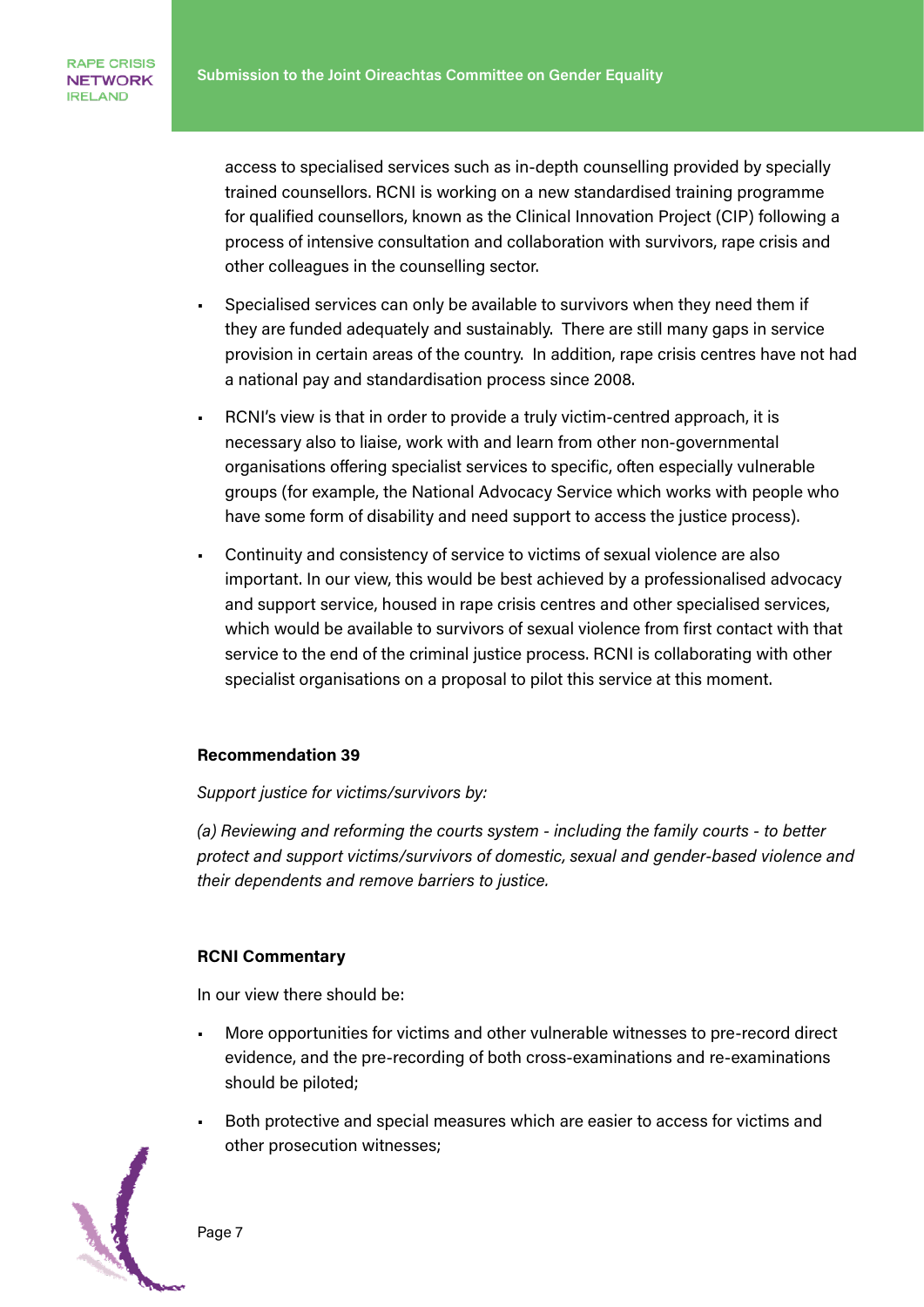- Full use of pre-trial hearings to ensure special measures are discussed and arrangements made where appropriate for them to be available at hearing, and
- Greater use of special measures in civil hearings involving sexual violence;
- A much clearer, consistent, expert, independent, transparent and affordable approach to both expert assessments and reports done for court purposes (especially family law);
- Much clearer and simpler in camera rules in family law proceedings;
- Both Garda and Court accompaniment available from specially trained staff; and
- Every possible measure taken to reduce delays before trial in both criminal and civil courts.

(b) Developing guidelines and specialist training for judges and lawyers regarding the treatment of victims/survivors, including the exclusion of the consideration of sexual history, character, attire and counselling/medical records.

#### RCNI Commentary

- Guidelines and specialist training for these legal professionals are both vital. The latter is now becoming more and more widespread and seems to be very high quality. However, we suggest that guidelines for use by judges and legal professionals - need to be developed. One valuable resource as a possible model is the Advocates' Gateway collection of guideline documents on vulnerable witnesses in the criminal justice system in England & Wales<sup>8</sup>.
- Exclusion of all consideration of sexual history, character, attire and counselling/ medical records is a high bar and may not be achievable under our Constitution. Decisions on admissibility of evidence must be left to the discretion of the individual judge who must be free to do justice in an individual situation.
- That said, current provisions on sexual history and other potentially prejudicial evidence could and should be redrafted and/or created tightly enough to help ensure that none of these kinds of evidence is adduced unless strictly necessary in order to prevent a miscarriage of justice. In particular, the existing right to object to disclosure of counselling records should be extended to medical records;
- Jury instructions from the judge pointing out the difference between rape myth

Page 8

<sup>8</sup> [www.theadvocatesgateway.org](http://www.theadvocatesgateway.org)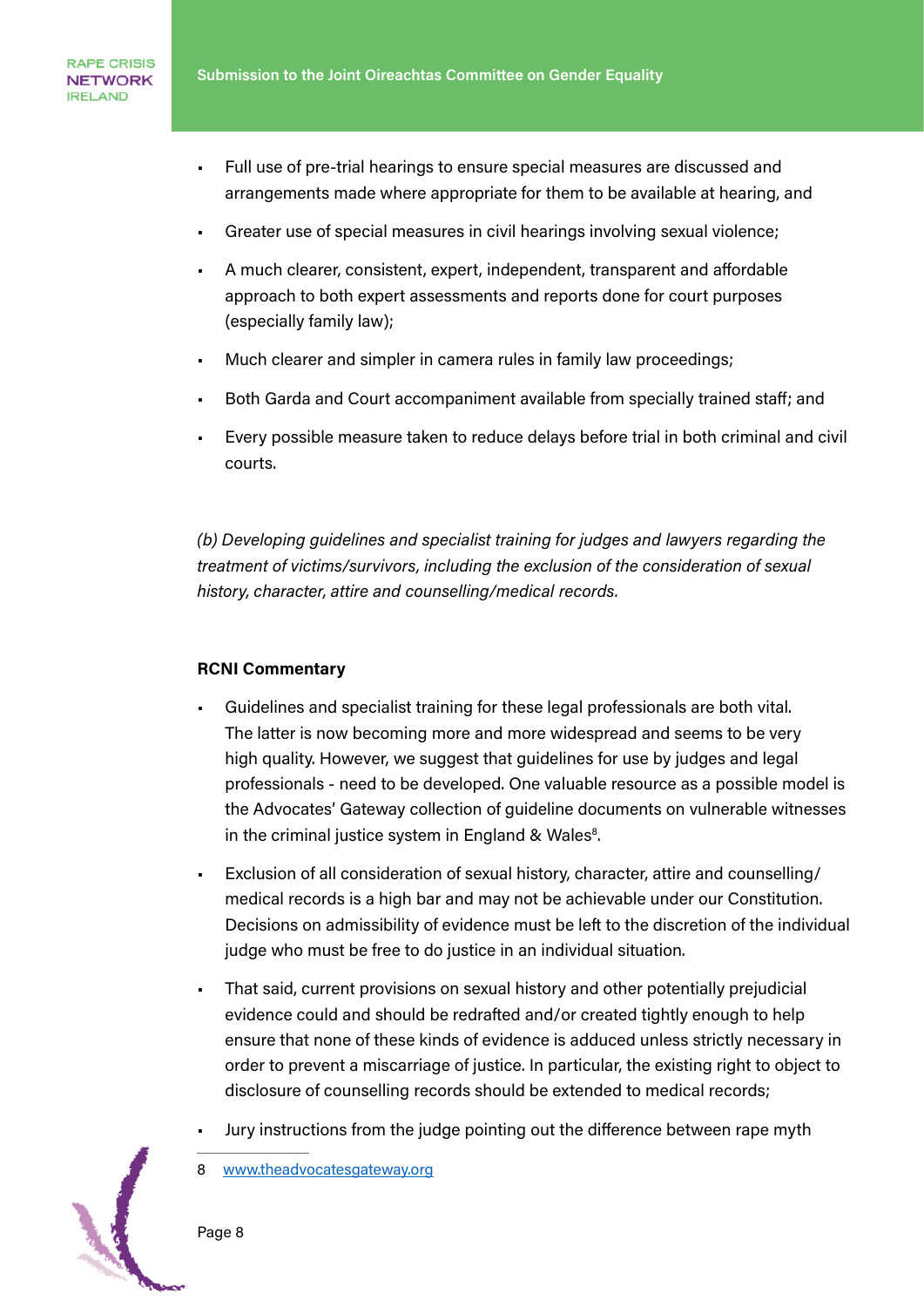and fact at both the beginning and end of the trial will help, however the guiding principle should be that no evidence which is not strictly relevant to the factual issues should be admitted;

- Judges and prosecution advocates should also understand the importance to victims of a robust response to defence strategies which are oppressive towards victims, unnecessary and/or irrelevant, and be prepared to act quickly and decisively to prevent or curtail the use of such strategies.
- RCNI's view is that all prosecution and defence lawyers should have mandatory training in the nature and impacts of sexual violence and in best practice in questioning witnesses in sexual cases in order to maximise the quality of the evidence given and to minimise re-traumatisation in this process.
- Training in the nature of sexual violence trauma would help improve the approach to victims of some legal professionals and time for this training should be built into the working time of every judge who will hear evidence about sexual violence.

 (c) Introducing tougher sentences and rehabilitation programmes for the perpetrators of domestic, sexual and gender-based violence and sexual crimes.

#### RCNI Commentary

- Tougher sentences might have some deterrent effect but our view is that on their own they will not do much to change future behaviour unless there are clear incentives for convicted persons to engage with appropriate programmes both in prison and on release. RCNI considers that it is appropriate to wait for the Sentencing Guidelines and Information Committee of the Judicial Council to produce draft guidelines on sentencing for sexual offences (especially offences other than rape) as these guidelines will be based on both recent research and extensive consultation – before considering whether the law on sentencing for sexual offences should be examined, not least because there are now statutory minimum sentences for second or subsequent convictions for sexual offences9.
- Community programmes to address sexually harmful behaviour in young people and sexual offending in general should be much more widely available than they are now. After all, much of this behaviour is not reported to Gardaí and not all reports result in prosecution. Fewer still result in conviction.
- 9 See the Criminal Law (Sexual Offences) (Amendment) Act 2019, available online at: https://data.oireachtas.ie/ie/oireachtas/act/2019/4/eng/enacted/a0419.pdf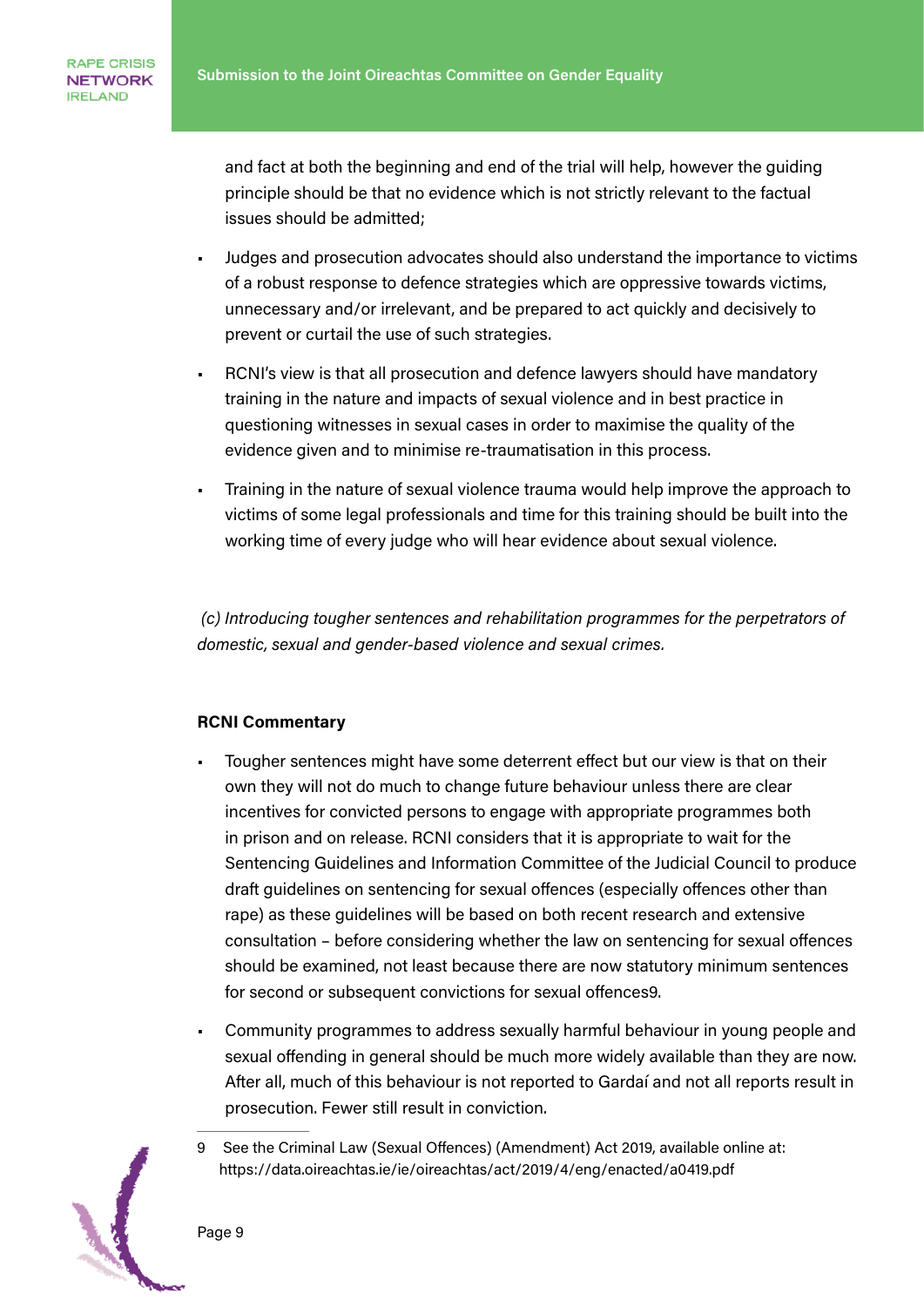(d) Providing specialised confidential health care and other support services for victims/ survivors including legal representation.

#### RCNI Commentary

- Specialist counselling, advocacy and support services for survivors of sexual violence which are sustainable (that is, well resourced and employing appropriately trained and supported staff and where necessary, volunteers), and of a consistently high standard, are needed to ensure that the complex needs of sexual violence survivors are addressed effectively. See RCNI Commentary under Recommendation 38 (b) above for more detail in this regard.
- Specialised health care such as that provided in Sexual Assault Treatment Units must also have an individual focus to ensure that there are no inappropriate referrals to specialist or generalist victim support services. Government has now accepted the need for publicly funded legal advice to be available to survivors from the very beginning of the criminal justice process through to the end, regardless of the nature of the sexual offence. This is very much needed. Our understanding is that the necessary legal provisions will be put in place in 2022 as part of the implementation of the recommendations of the O'Malley Review.

(e) Putting in place a Victims/Survivors Commissioner as an independent advocate and voice for victims/survivors.

#### RCNI Commentary

• RCNI has long advocated for an independent commissioner from whom survivors of sexual violence may seek redress when they have reason to believe that they have not been treated in accordance with their statutory rights and with the Victim's Charter. We also believe that having an independent and expert voice for victims would be a very positive step.

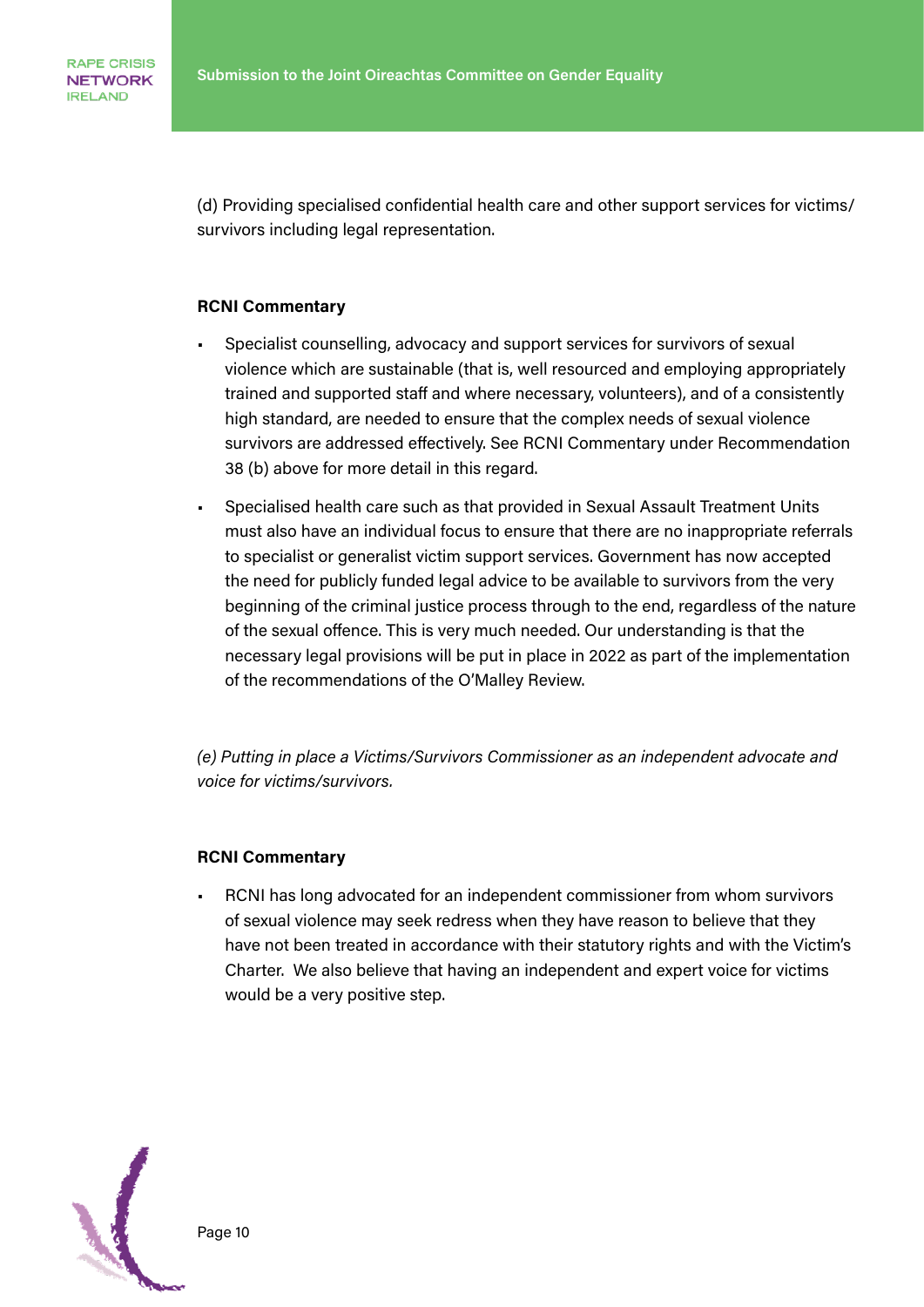# Citizens' Assembly Report on Gender Equality (2021): Gender equality principle in law and policy

#### Recommendation 43

Ensure data gathering on key gender equality issues (including care), regular publication of such data and remedial action where necessary.

#### RCNI Commentary:

- Comparable and robust indicators and definitions which are common to all relevant services working with gender equality issues, including any relating to domestic, sexual and gender-based violence, would be a very significant advance in our understanding of these issues. See "Breaking the Silence"10, a compendium of definitions suitable for use by a range of agencies in relation to sexual violence against children which was published recently by RCNI.
- Data from private family law courts would allow us to move from anecdote to an evidence based assessment of how gender inequality is apparent in private family law. We know this is a focus point for gender inequality and sexual and domestic violence. Without data we know little about what happens behind the veil of the in camera rule.

## Recommendation 44

Reflecting international best practice, require gender impact assessment of all proposed legislation and legislate for equality budgeting across all Government bodies including local authorities.

#### RCNI Commentary:

- RCNI agrees with this recommendation. In addition, we would like to make the following point:
- It must be clear what is meant by gender for gender impact assessment and gender
- 10 Accessible online via this web-link: [https://www.rcni.ie/wp-content/uploads/RCNI-Breaking](https://www.rcni.ie/wp-content/uploads/RCNI-Breaking-the-Silence-1.pdf)[the-Silence-1.pdf](https://www.rcni.ie/wp-content/uploads/RCNI-Breaking-the-Silence-1.pdf)